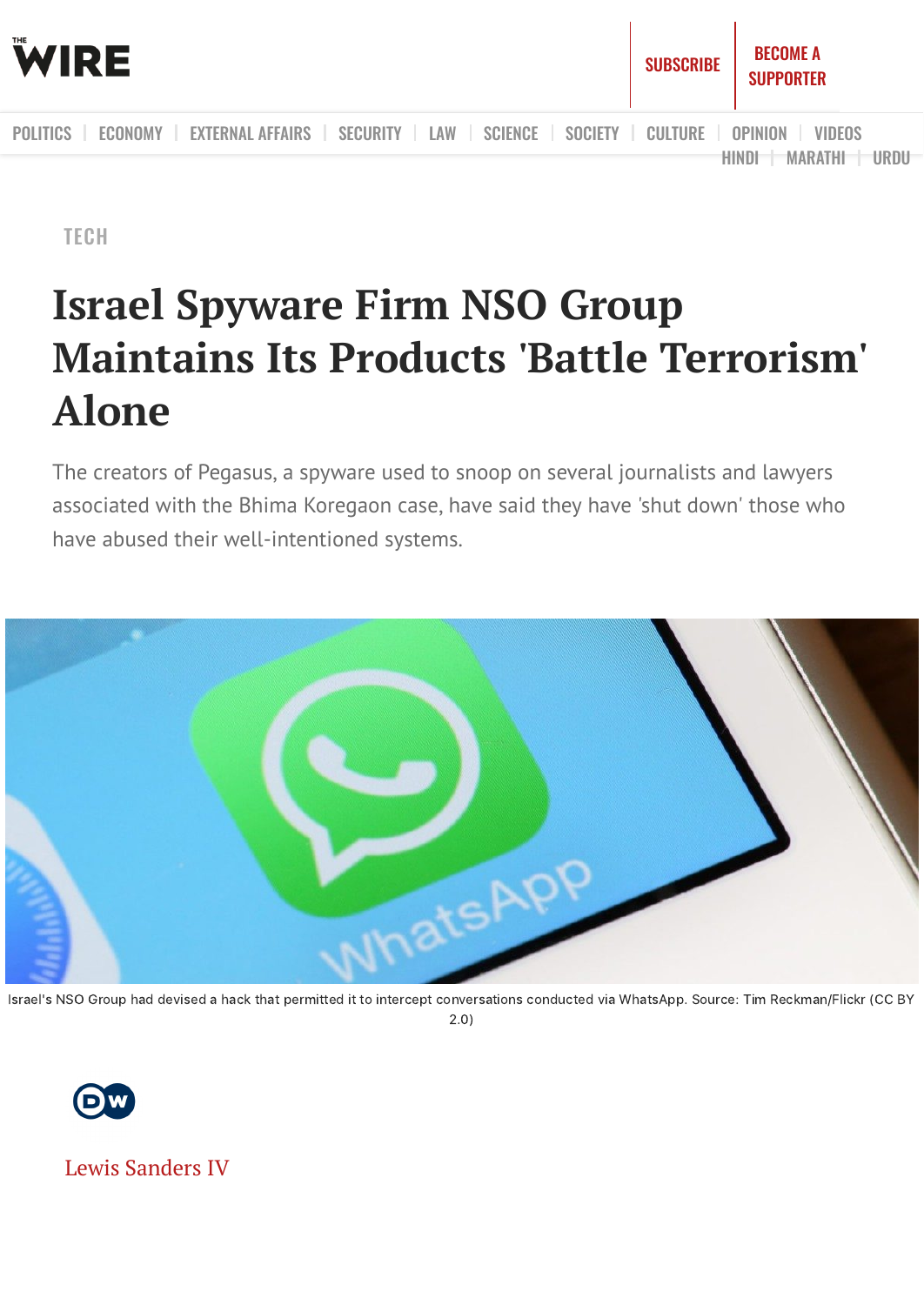

RIG[H](https://thewire.in/category/tech/all)TS TECH [W](https://thewire.in/category/world/all)ORLD 10/FEB/2020

For years, Israel has been a cybersecurity powerhouse, with established companies and start-ups offering state-of-the-art services ranging from offensive cyber capabilities to AI-enabled defence systems.

Part of the reason for the industry's success is the active recruitment of military veterans and former agents of Israel's intelligence services. One of the most controversial companies to fall into this category is NSO Group, whose executives are believed to have served in Israel's elite signal intelligence-gathering Unit 8200.

Rights groups, press freedom advocates and even research hubs have accused the Herzliya-based company of turning a blind eye to the misuse of its security-oriented technology, including its contentious Pegasus spyware.

The most recent revelations have pointed to Saudi operators attempting to hack Amazon CEO Jeff Bezos' phone, although NSO Group has noted that it "can say unequivocally that our technology was not used in this instance."

Other instances have purportedly occurred, such as the targeting of activists from the Arab Gulf, North Africa and North America, including a close confidant of Saudi critic Jamal Khashoggi in the run-up to his assassination.

#### **For security's sake**

NSO Group's products are licensed for the sole purpose of fighting serious crime, combating terrorism and assisting in emergency search and rescue operations.

**Also read: Israeli [Spyware:](https://thewire.in/government/israeli-spyware-ask-not-what-pegasus-does-but-how-powerful-actors-operate-in-india) Ask Not What Pegasus Does, But How Powerful Actors Operate in India**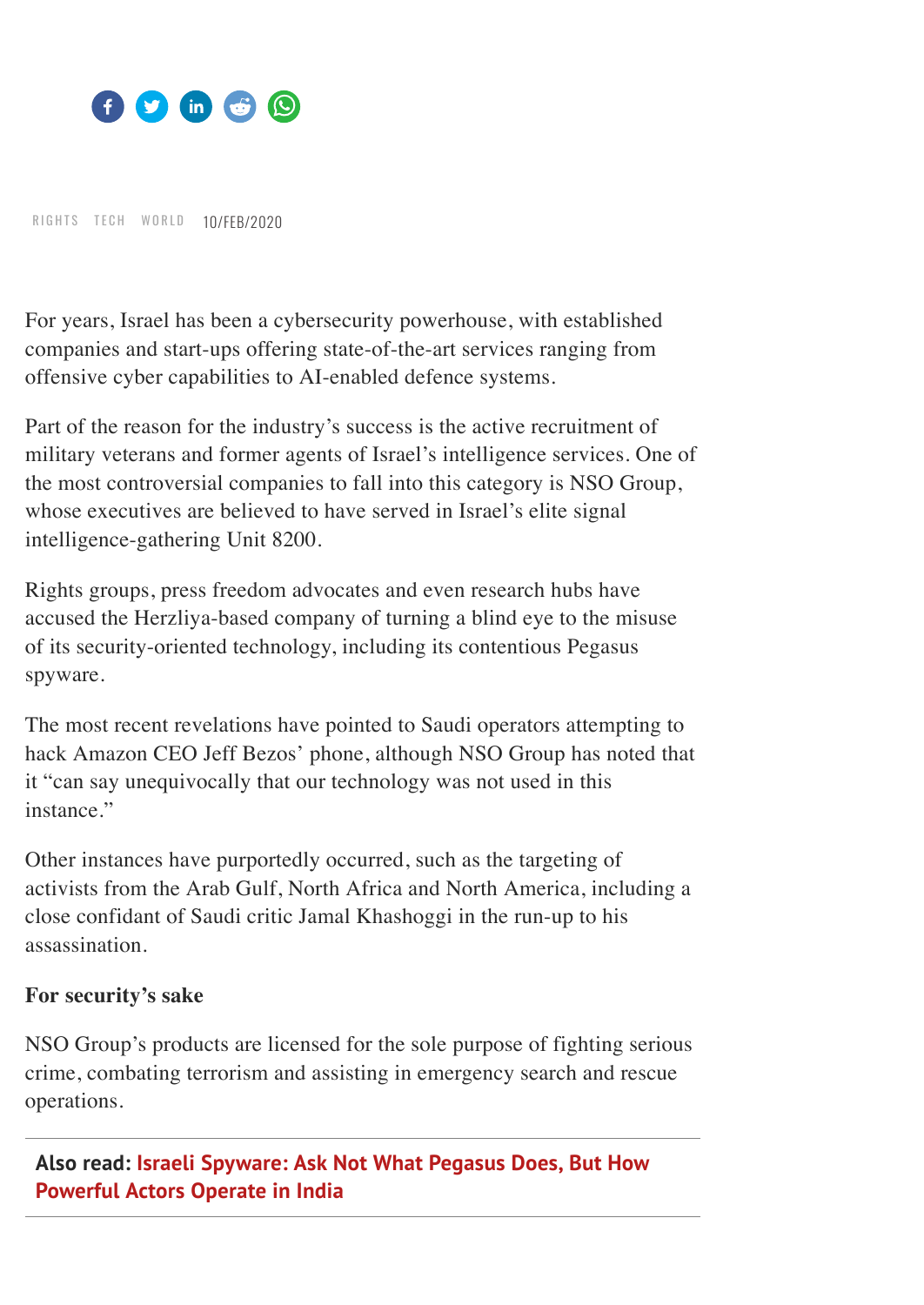The company said that it had taken steps to prevent and discipline the misuse of its products, including putting in place a human rights policy and harmonising its governance structure in line with the UN Guiding Principles on Business and Human Rights.

"Customers are contractually obligated to cooperate in any investigation demanded from NSO Group and if misuse is confirmed, NSO Group has the ability to shut down their system and we have taken that step in the past," a company spokesperson told DW.

Under its human rights policy, NSO Group acknowledges that while it has mechanisms to prevent the misuse of its software, its clients "should bear ultimate responsibility for the remedy of any harm to human rights."

"We are incredibly proud of our products' record of helping intelligence and law enforcement prevent serious crimes and save lives, but also understand that misuse could represent human rights violations," said NSO Group CEO and co-founder Shalev Hulio last year.

"This new policy publicly affirms our equivocal respect for human rights and our commitment to mitigate the risk of misuse."

But some believe that doesn't go far enough.

For Danna Ingleton, deputy program director of Amnesty International's technology division (Amnesty Tech), NSO Group needs to provide more details about how they have remedied the misuse of its technology.

"While, in theory, it is good that they have a human rights policy and are speaking about the importance of human rights, we need to see those words put to action," Ingleton told DW.

### **Also read: Indian Activists, Lawyers Were ['Targeted'](https://thewire.in/tech/pegasus-spyware-bhima-koregaon-activists-warning-whatsapp) Using Israeli Spyware Pegasus**

"So far we have no evidence that this human rights policy has changed the behaviour of the company, that it has resulted in them changing any of their due diligence practices or taking any of the complaints — legal or otherwise — about attacks or targeting of civil society seriously."

Even in Israel, NSO Group is the target of legal action launched by 30 citizens, including members of the human rights community there. The case is aimed at revoking the company's export license, which is granted by the Israeli Defense Ministry.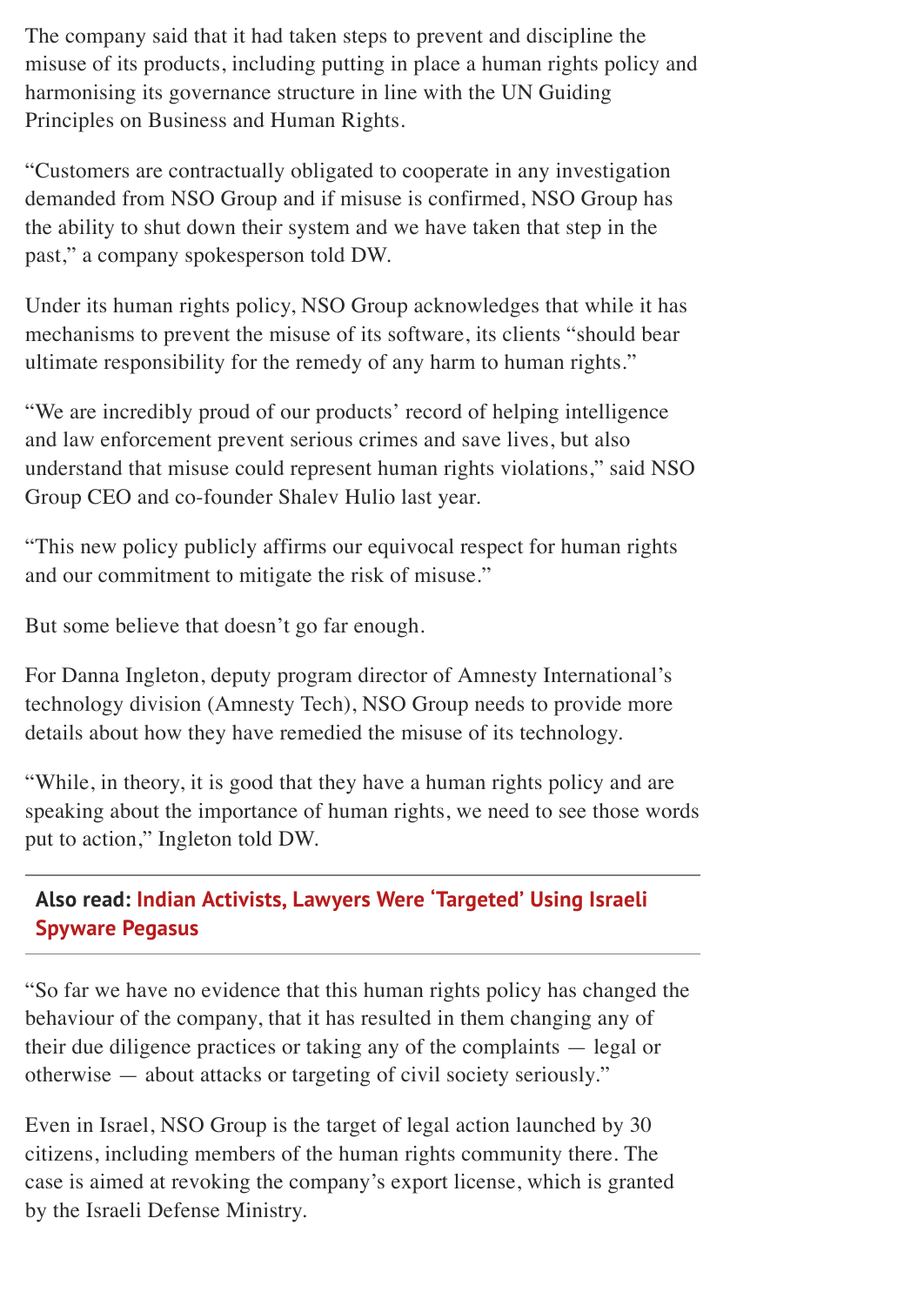1 HOUR AGO

The Cisco Case Could Expose Rampant [Prejudice](https://thewire.in/tech/cisco-caste-discrimination-silicon-valley-dalit-prejudice) Against Dalits in Silicon Valley

07 JUL

[Examining](https://thewire.in/tech/india-ban-chinese-apps-tiktok-legal) the Legal and Policy Process Behind India's Ban on Chinese Apps

05 JUL

Chinese Apps: As Indian [Video-Sharing](https://thewire.in/tech/chinese-apps-as-indian-video-sharing-apps-capitalise-on-ban-tiktok-distances-itself-from-beijing) Apps Capitalise on Ban, TikTok Distances Itself from Beijing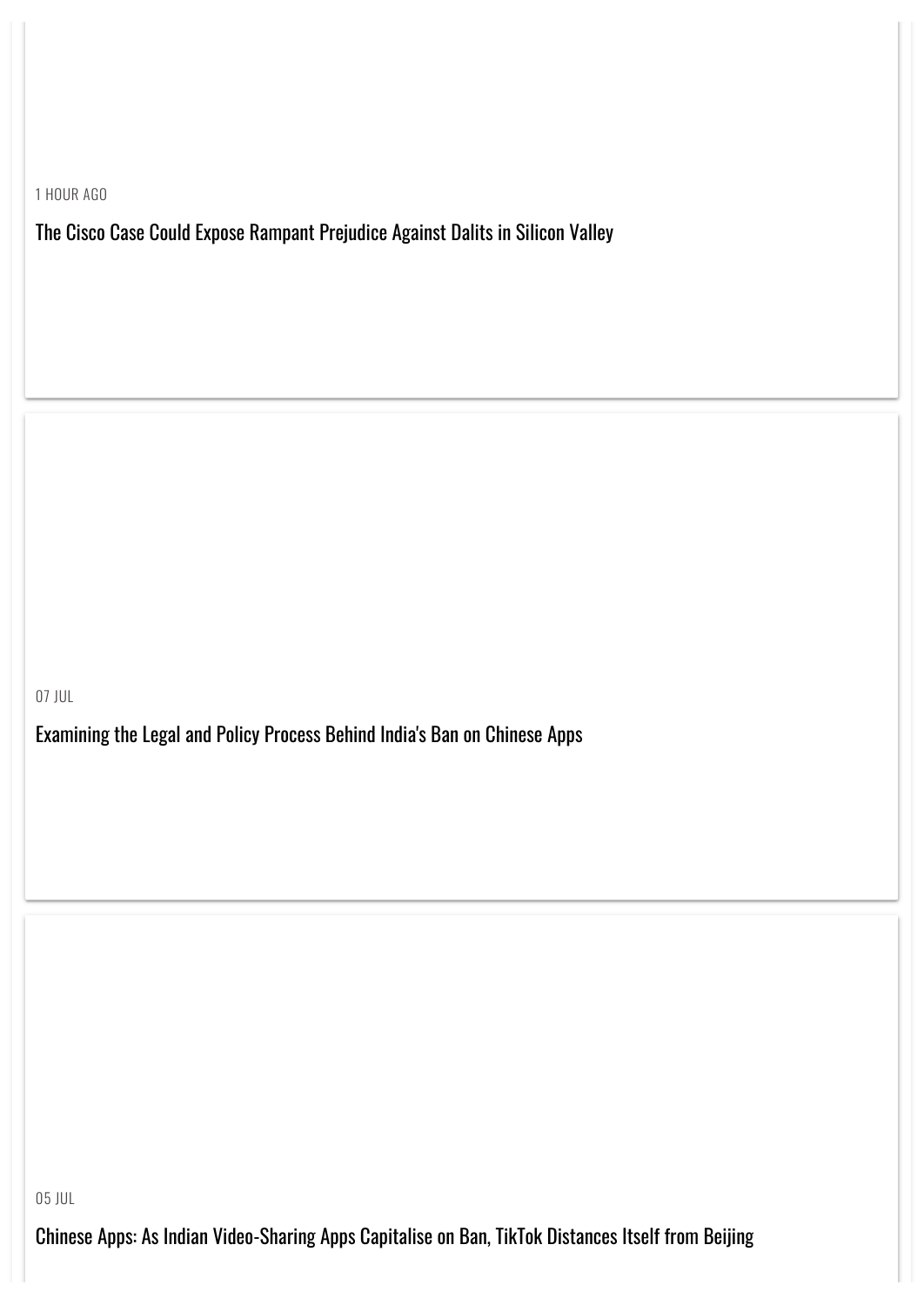Ingleton, a trained lawyer, said the court case is one of the few ways to ensure NSO Group is held responsible.

"There was no avenue of redress when one of my Amnesty colleagues was targeted with NSO technologies and we hope this case will help remedy this situation," Ingleton said.

#### **Vulnerabilities**

The discovery of a gaping flaw in Facebook-owned messaging app WhatsApp last year highlighted the misuse of NSO Group's products. The vulnerability allowed an attacker to install spyware onto a targeted phone via a missed call on WhatsApp.

Facebook filed a lawsuit against NSO Group in October, accusing the Israeli company of providing foreign governments with the means to hack into 1,400 mobile phones across 20 countries. The California-based company said about 100 people involved in civil society work had been targeted.

However, by notifying users whose smartphones were compromised, Facebook had tipped off a terror suspect, The Wall Street Journal reported last month, citing a European law enforcement official.

In many ways, that is a prominent feature of such dual-use technologies; they present new opportunities and risks for civilians, authorities and the companies that make them. The challenge is finding the right balance.

*This article first appeared on* [DW](https://www.dw.com/en/top-stories/s-9097). *Read the original [here](https://www.dw.com/en/israeli-spyware-firm-threatens-to-shut-down-abusers/a-52292492).*



## ALSO [READ](https://thewire.in/category/tech/all)